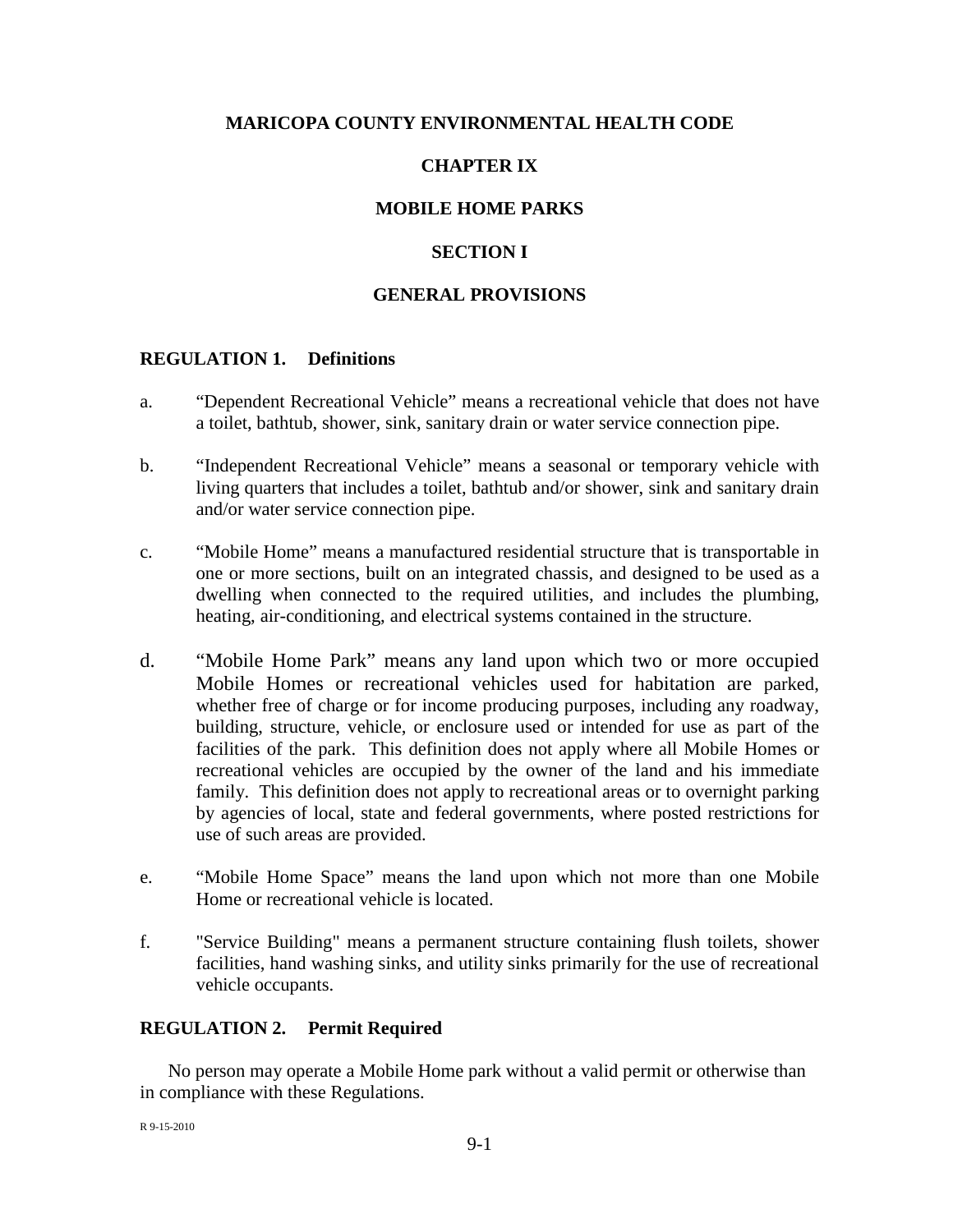## **REGULATION 3. Plans and Specifications Required**

- a. No person may begin construction of, maintain, or operate a Mobile Home Park until plans and specifications showing compliance with these Regulations have been submitted to and approved by the Department. Plans for the water supply and wastewater system shall be prepared by or under the supervision of a currently registered Arizona Professional Engineer. The engineer shall affix his signature and Arizona seal of registration to all plans submitted for approval, and shall certify in writing that the plan documents comply with these Regulations.
- b. Plans and specifications shall show:
	- (1) The location, area and dimensions of the proposed Mobile Home Park;
	- (2) The number and location of Mobile Home spaces for Mobile Homes, Independent Recreational Vehicles and Dependent Recreational Vehicles;
	- (3) The location of roadways and any walkways;
	- (4) The location of any service building or other relevant structures;
	- (5) A floor plan of any service building showing all facilities therein;
	- (6) The location and size of on-site water lines**,** sewer lines**,** and the water and sewage disposal facilities;
	- (7) The name of the water supplier, the size of the off-site existing water main, and the average and minimum off-site water main pressures;
	- (8) Other related buildings and improvements constructed or to be constructed within the Mobile Home park;
	- (9) The distance in feet to the nearest public water supply main and to a sewer main of a municipal or community system if connection to them is not proposed;
	- (10) The typical Mobile Home space layout.
- c. No change or modification of water supply or sewage disposal facilities in any existing Mobile Home park shall be made until plans and specifications have been submitted to and approved by the Department.
- d. All plans and specifications shall be submitted to the Department in duplicate and accompanied by the required plan review fees.

R 9-15-2010